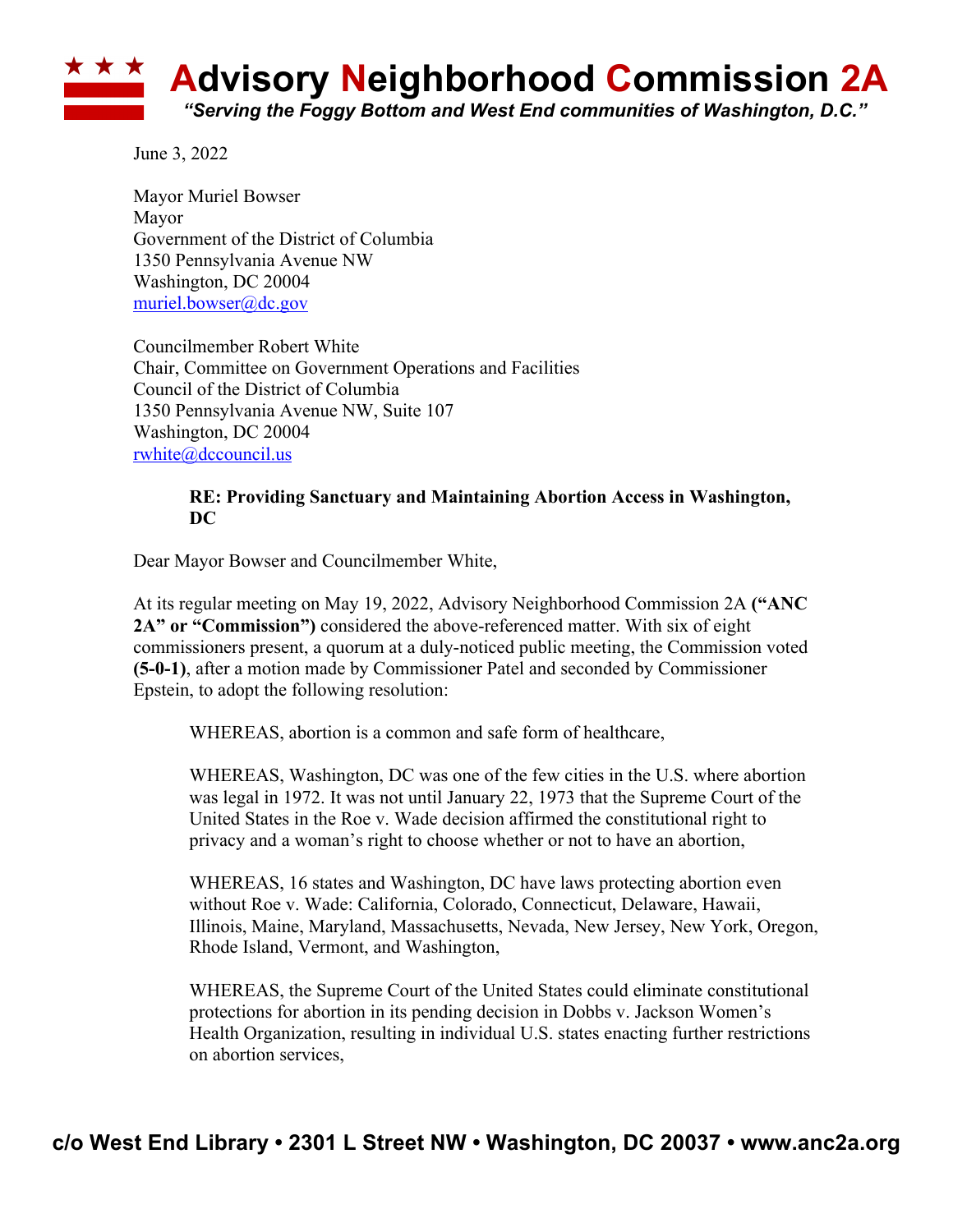## **Advisory Neighborhood Commission 2A**

*"Serving the Foggy Bottom and West End communities of Washington, D.C."*

WHEREAS, if Roe v. Wade is overturned, according to the Center for Reproductive Rights, 25 states are likely to ban abortion if they are allowed to: Alabama, Arizona, Arkansas, Georgia, Idaho, Indiana, Kentucky, Louisiana, Michigan, Mississippi, Missouri, Nebraska, North Carolina, North Dakota, Ohio, Oklahoma, Pennsylvania, South Carolina, South Dakota, Tennessee, Texas, Utah, West Virginia, Wisconsin, and Wyoming. This will endanger the life of their citizens, while also making the need for out of state access even more vital,

WHEREAS, restrictions and bans on access to abortion services create financial, physical, and mental health risks to the people seeking them or who are denied needed procedures, and intimidation and physical obstruction are common tools used to deter individuals from accessing and providing abortion services, and

WHEREAS, Washington, DC is a city that respects the right of every citizen to maintain medical privacy, autonomy, and their right to choose, and sees those rights as inalienable.

THEREFORE, BE IT RESOLVED that ANC 2A urges the DC Council to guarantee access and affordability for reproductive health services in the District of Columbia to all who may seek it through DC Council Bill B24-0726 – the "Enhancing Reproductive Health Protections Amendment Act of 2022" and DC Council Bill B24-0808 – the "Human Rights Sanctuary Amendment Act of 2022" or similar measures.

BE IT FURTHER RESOLVED that ANC 2A urges all relevant offices within the Government of the District of Columbia, including but not limited to the Mayor, the DC Council, the Office of the Attorney General, and DC Health, to continue to communicate to the general public that reproductive health services are available within the District of Columbia regardless of one's place of residence or citizenship, legal status of citizenship, race, age, ethnicity, income, gender identity, or religious credence or lack thereof.

BE IT FURTHER RESOLVED that ANC 2A urges the DC Council and the Mayor to pass and sign into law legislation protecting self-management of abortions and medical practitioners' right to offer abortions and related reproductive health services.

BE IT FURTHER RESOLVED that ANC 2A urges the DC Council and the Mayor to pass and sign into law full Medicaid funding of abortion and other reproductive health services in the District of Columbia, including for self-medicated abortions.

BE IT FURTHER RESOLVED that ANC 2A urges the Government of the District of Columbia to provide financial and logistical support to community organizations willing and able to provide safe travel to and from reproductive health service provider premises for individuals attempting to attain reproductive health services.